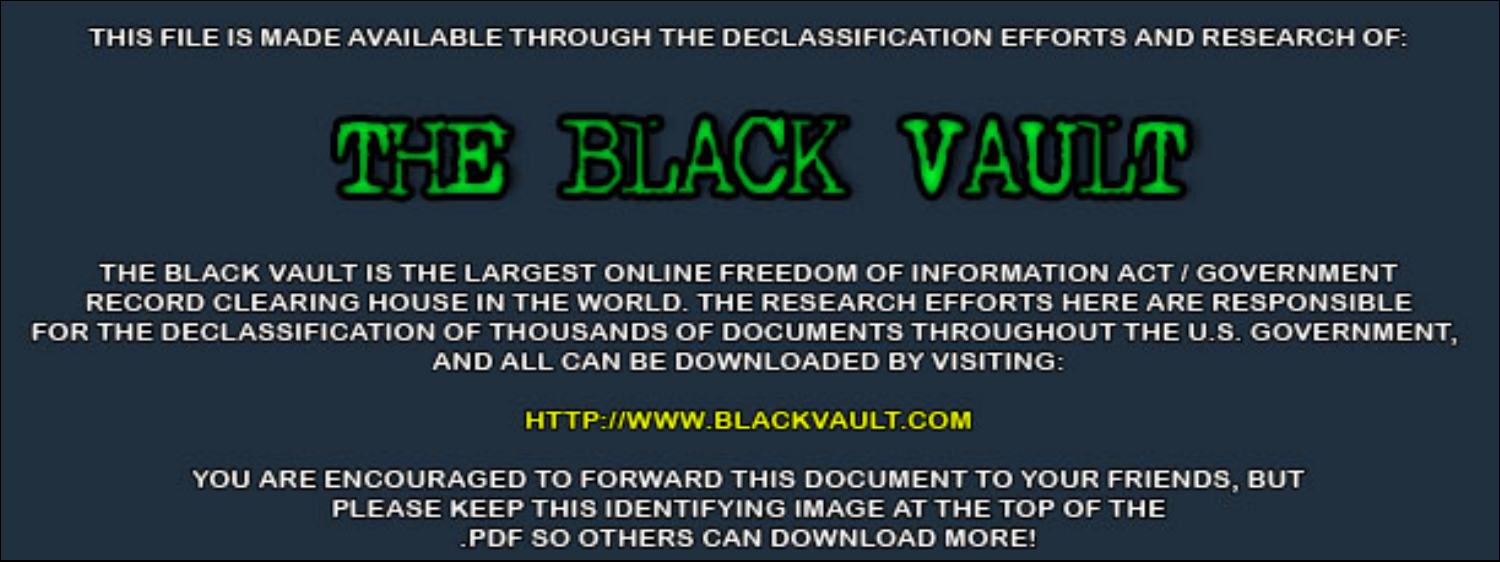TOP SECRET#COMINT//X1 **COMPANY COMPANY COMPANY** 

## **(U)Cryptologic Almanac 50th Anniversary Series**

## **(U)The Last Days of the Enigma**

(U) After hearing the many intriguing success stories about theexploitation of Enigma communications (shortening WWII by at least a year, successes in the battle of the North Atlantic, support to the battle inEurope), did you ever wonder how it all ended?

(U) Use of the Enigma started modestly in the late 1920s and early 1930s with the machine being applied to commercial uses. Only the Poles, however,who were more keenly aware than most of the German threat, saw the potentialdangers of Enigma being used for military purposes. They acquired a maehineand started working on ways to exploit the problem. In 1939 with the Germaninvasion of Poland, the Poles passed their knowledge to the British andFrench. The British made great progress advancing the art of breakingEnigma, and continued developing the "bombe" used in breaking the Enigmamessages. The bombe was a huge electromechanical device, which could analyzeassumed text and determine the validity of the proposed solution. The Polesconceived and built the device, and the British developed its applieation.The British in tum involved the U.S., which refined the bombe's use indecrypting the Enigma messages.

(U) Volumes have been written about the value of the Enigma decrypts during WWII and the extreme measures taken to protect the successes. Movies havebeen made depicting the extraordinary efforts taken to acquire new Enigmamachines and the keys used. The most popular undertakings were the effortsto capture German submarines in order to get the cryptographic materials.

(ISHSI) At the end of WW II, contrary to what one might believe, the use of Enigma did not cease in a bunker in Berlin in 1945. It lingered on to aninsignificant demise in 1955. The East Germans continued to use the Enigmaequipment, but its role diminished, until by the early 1950s they were usingit only in Berlin.

(SLSI) Case notations were used to identify discrete communicationsentities so that one could follow and maintain continuity on a given set ofcommunications. These designators wcre assigned according to a prescribedsystem. For instance, in GCPB 00101, the "GC" denoted East German, the "P"indicated Police, and the "B" meant that the mode of communications wasManual Morse. The "001" and "01" signify the number of the network and thenet within the network. In this case we have only one net and that was theEast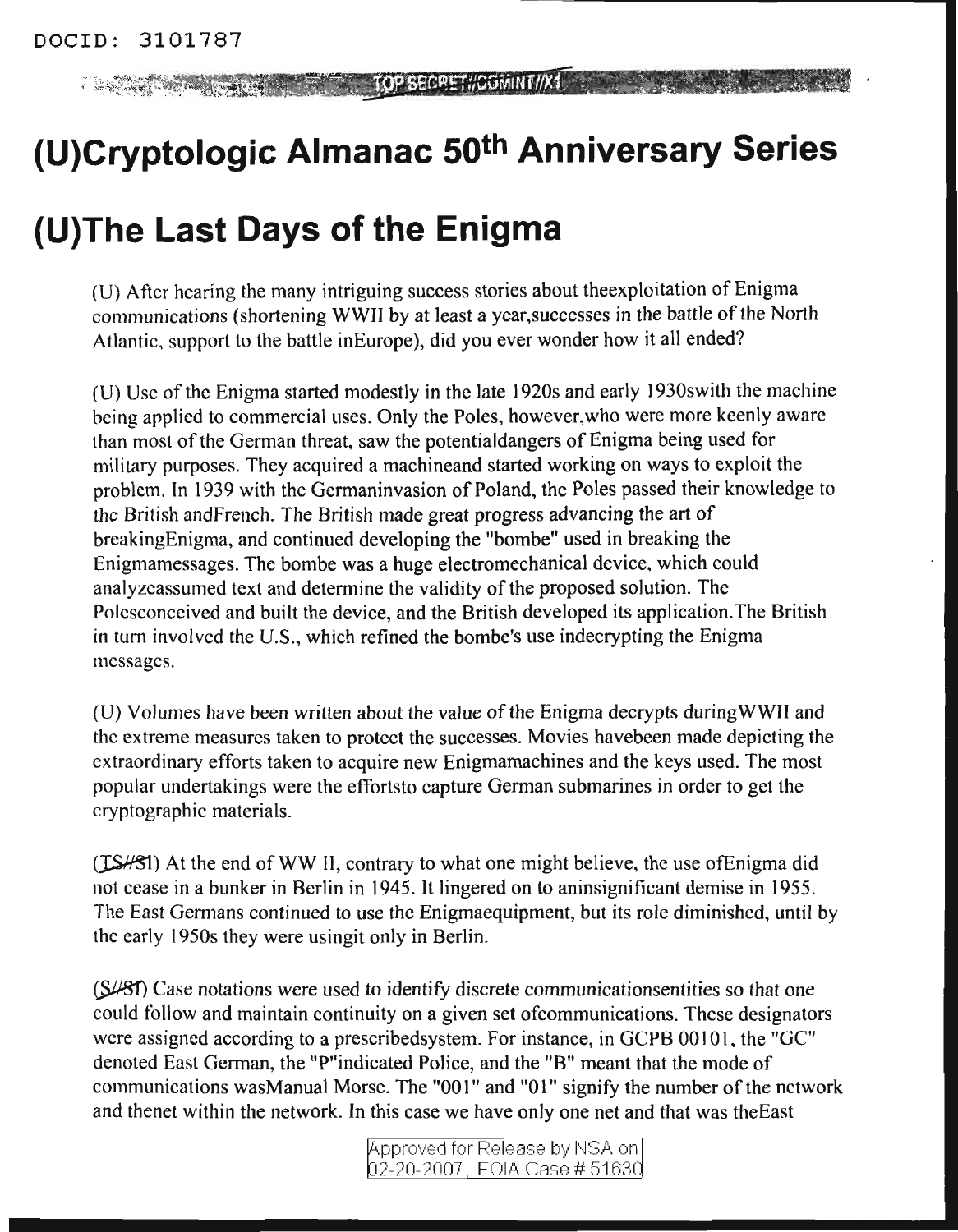## DOCID: 3101787

German police in Berlin. GCPB 00101 was the last communications networkto carry Enigma traffic, which the U.S. exploited.

(TSHSI) The content of the communications carried on GCPB 00101 could bedescribed as mundane at best. It contained fire damage reports, state ofreadiness of various fire stations and police reports, mostly regardinginsignificant arrests. This was not the exciting content produced duringWWII, yet the priority given to intercepting this traffic was extremelyhigh. People working on the traffic analytic aspects of the problem andthose continuing the efforts to read the messages could not understand whythe mundane content of the messages would warrant the high priority affordedthis target in the mid-1950s. Obviously those in the hierarchy at that timeknew, but the rest could only speculate.

(ISHSI) In retrospect it would appear that, with the famous "Berlin Tunnel" operation under way, the U.S. was most interested in knowing about anyreflection or knowledge on the part of the East Germans of the tunnel'sconstruction and activities.<sup>1</sup> Police and fire reports might just providesuch information and hence the high priority given to GCPB 00101. Littledid we know at that time that the noted British traitor, George Blake fromMI-6, in all probability had already had compromised the tunnel operation.

(S/81) Then one day in 1956 Ellie Carmen Klitzke, chief of the East Germancryptanalytic section locatcd in A Building at Arlington Hall Station,notified Preston Welch that the effort on Enigma was to be terminated.Preston was the cryptanalyst in charge of developing "menus" to be run onthe bombe. These menus were short passages of text, which he suspected werein the encrypted message. The menus were run on the bombe and, if the guesswere correct, the bombe would yield the setting for that message so that itand other messages could be read.

(U) With a modest degree offanfare, Preston held up a package and announcedthat it contained the last menus to be run on the bombe. He handed thepackage to a cryptanalytic intern who caught the shuttle bus from ArlingtonHall Station to the Naval Security Station and delivered the menus to theNavy Waves who ran the bombe. They in turn ran the machine for the lasttime. By way of footnote, one of the last bombes used is on display at theNational Cryptologic Museum.

[(U/EOU) William T. Kvetkas, Center for Cryptologic History, 972-2893s]

 $\frac{1}{2}$  (TSHSI) The Berlin tunnel scheme was an elaborate undertaking to dig atunnel from West Berlin to East Berlin and tap communications cables.Construction began in 1954 and was completed in 1955. It yielded enormousamounts of traffic before it was terminated in 1956 upon discovery by theEast Germans.